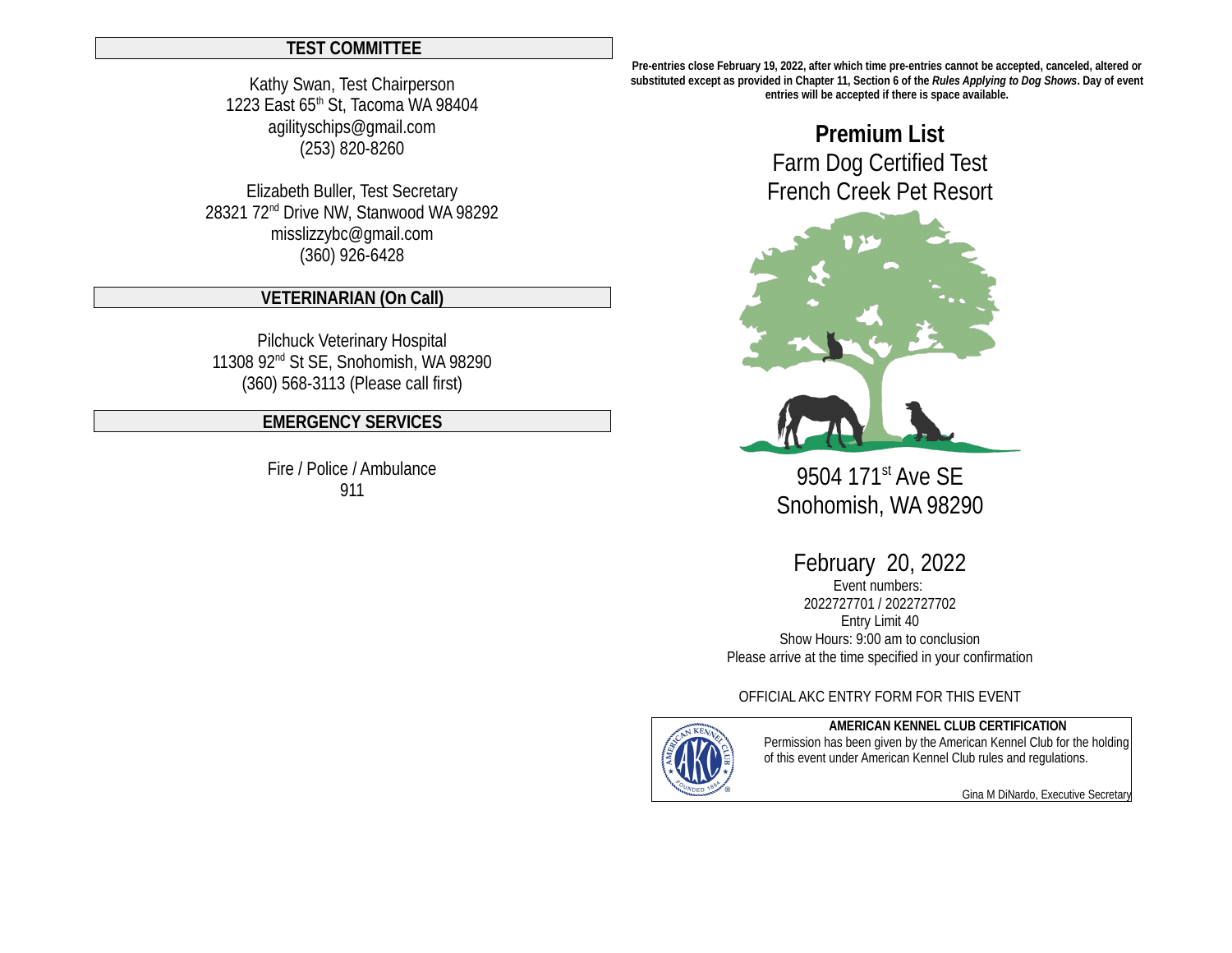### **AGREEMENT**

I (we) agree that the club holding this event has the right to refuse this entry for cause which the club shall deem sufficient. In consideration of the acceptance of this entry and of the holding of this event and of the opportunity to have the dog judged and to win prizes, ribbons, or trophies, I (we) agree to hold the AKC, the event-giving club, their members, directors, governors, officers, agents, superintendents or event secretary and the owner and/or lessor of the premises and any provider of services that are necessary to hold this event and any employees or volunteers of the aforementioned parties, and any AKC approved judge, judging at this event, harmless from any claim for loss or injury which may be alleged to have been caused directly or indirectly to any person or thing by the act of this dog while in or about the event premises or grounds or near any entrance thereto, and I (we) personally assume all responsibility and liability for any such claim; and I (we) further agree to hold the aforementioned parties harmless from any claim for loss, injury or damage to this dog.

Additionally, I (we) hereby assume the sole responsibility for and agree to indemnify, defend and save the aforementioned parties harmless from any and all loss and expense (including legal fees) by reason of the liability imposed by law upon any of the aforementioned parties for damage because of bodily injuries, including death at any time resulting therefrom, sustained by any person or persons, including myself (ourselves), or on account of damage to property, arising out of or in consequence of my (our) participation in this event, however such, injuries, death or property damage may be caused, and whether or not the same may have been caused or may be alleged to have been caused by the negligence of the aforementioned parties or any of their employees, agents, or any other persons. **I (WE) AGREE THAT ANY CAUSE OF ACTION, CONTROVERSY OR CLAIM ARISING OUT OF OR RELATED TO THE ENTRY, EXHIBITION OR ATTENDANCE AT THE EVENT BETWEEN THE AKC AND THE EVENT-GIVING CLUB (UNLESS OTHERWISE STATED IN ITS PREMIUM LIST) AND MYSELF (OURSELVES) OR AS TO THE CONSTRUCTION, INTERPRETATION AND EFFECT OF THIS AGREEMENT SHALL BE SETTLED BY ARBITRATION PURSUANT TO THE APPLICABLE RULES OF THE AMERICAN ARBITRATION ASSOCIATION. HOWEVER, PRIOR TO ARBITRATION ALL APPLICABLE AKC BYLAWS, RULES, REGULATIONS AND PROCEDURES MUST FIRST BE FOLLOWED AS SET FORTH IN THE AKC CHARTER AND BYLAWS, RULES, REGULATIONS, PUBLISHED POLICIES AND GUIDELINES.**

### **INSTRUCTIONS**

1. (Variety) if you are entering a dog of breed in which there are varieties for show purposes, please designate the particular variety you are entering, i.e., Cocker Spaniel (solid color black, ASCOB, parti-color), Beagles (not exceeding 13 in., over 13 in. but not exceeding 15 in.), Dachshunds (longhaired, smooth, wirehaired), Collies (rough, smooth), Bull Terriers (colored, white), Manchester Terriers (standard, toy), Chihuahuas (smooth coat, long coat), English Toy Spaniels (King Charles and Ruby, Blenheim and Prince Charles), Poodles (toy, miniature, standard).

2. The following categories of dogs may be entered and shown in Best of Breed competition: Dogs that are Champions of Record and dogs which, according to their owners' records, have completed the requirements for a championship, but whose championships are unconfirmed. The showing of unconfirmed Champions in Best of Breed competition is limited to a period of 90 days from the date of the show where the dog completed the requirements for a championship.

3. (Event Class) Consult the classification in this premium list. If the event class in which you are entering your dog is divided, then, in addition to designating the class, specify the particular division of the class in which you are entering your dog, i.e, age division, color division, weight division.

4. A dog must be entered in the name of the person who actually owned it at the time entries for an event closed. If a registered dog has been acquired by a new owner it must be entered in the name of its new owner in any event for which entries closed after the date of acquirement, regardless of whether the new owner has received the registration certificate indicating that the dog is recorded in his/her name. State on entry form whether transfer application has been mailed to the AKC. (For complete rules, refer to Chapter 11, Section 3.)

5. Mixed Breed dogs entering classes for Agility, Obedience, and Rally trials should mark Breed as "All-American Dog/Mixed Breed." Sire and Dam information shall remain blank for mixed breed entrants.

If this entry is for Junior Showmanship, please give the following information:

JR's Date Of Birth: **AKC Junior Handler Number:** AKC Junior Handler Number:

The above number MUST be included. Should you not have your Junior Handler Number, this may be obtained from the American Kennel Club. Phone: (919) 233-9767.

**By signing the entry form I (we) certify that Junior Showmanship does not now, and will not at any time, act as an agent/handler for pay while continuing to compete in Junior Showmanship.**

ADDRESS:

CITY: STATE: ZIP:

L

If Junior Handler is not the owner of the dog identified on the face of this form, what is the relationship of the Junior Handler to the Owner?

### **AKC Official Entry Form**

# **OFFICIAL ENTRY FORM – FARM DOG CERTIFIED TEST**

French Creek Pet Resort, 9504 171<sup>st</sup> Ave SE, Snohomish WA 98290

Entry Fees: \$25 per dog, \$30 for day of event entries

Entries close at Test Site February 19, 2022, after which time entries cannot be accepted, canceled, or substituted except as provided for in Chapter 11, Section 6 of the Dog Show Rules Mail entries with fees to: Farm Dog c/o SchaSam Farm, 4910 268<sup>th</sup> St NW, Stanwood, WA 98292 **Make checks or money orders payable to SchaSam Farm.** Or pay via paypal to schasamfarm@yahoo.com

| Test 1 #2022727701 (AM)(\$25)<br>Test 2 #2022727702 (PM)(\$25)                                              |                       |                          |     |
|-------------------------------------------------------------------------------------------------------------|-----------------------|--------------------------|-----|
| I paid \$_____________ via paypal<br>I enclose \$___________ for my fees                                    |                       |                          |     |
| <b>Breed</b>                                                                                                | Variety<br>Sex        |                          |     |
| Dog Show Class                                                                                              | <b>Class Division</b> |                          |     |
| Name of Jr Handler                                                                                          |                       | Jr Handler Number        |     |
| Full Name of Dog                                                                                            |                       | Call Name                |     |
| <b>AKC Number</b><br>(Foreign Reg No + Country)                                                             |                       | Date Of Birth            |     |
|                                                                                                             |                       | Place of Birth (country) |     |
| <b>Breeder</b>                                                                                              |                       |                          |     |
| Sire                                                                                                        |                       |                          |     |
| Dam                                                                                                         |                       |                          |     |
| <b>Actual Owner</b>                                                                                         |                       |                          |     |
| Address                                                                                                     |                       |                          |     |
| City                                                                                                        |                       | <b>State</b>             | Zip |
| Email (by providing, I agree to electronic correspondence)                                                  |                       | Phone                    |     |
| I CERTIFY that I am the actual owner of the dog, or that I am the duly authorized agent of the actual owner |                       |                          |     |

I CERTIFY that I am the actual owner of the dog, or that I am the duly authorized agent of the actual owner whose name I have entered above. In consideration of the acceptance of this entry, I (we) agree to abide by the rules and regulations of the American Kennel Club in effect at the time of this event, and by any additional rules and regulations appearing in the premium list for this event, and further agree to be bound by the "Agreement" printed on the reverse side of this entry form. I (we) certify and represent that the dog entered is not a hazard to persons or other dogs. This entry is submitted for acceptance on the foregoing representation and Agreement. I (we) agree to conduct myself (ourselves) in accordance with all such Rules and Regulations (including all provisions applying to discipline) and to abide by any decisions made in accord with them .

**Signature of Owner or Agent duly authorized to make this entry**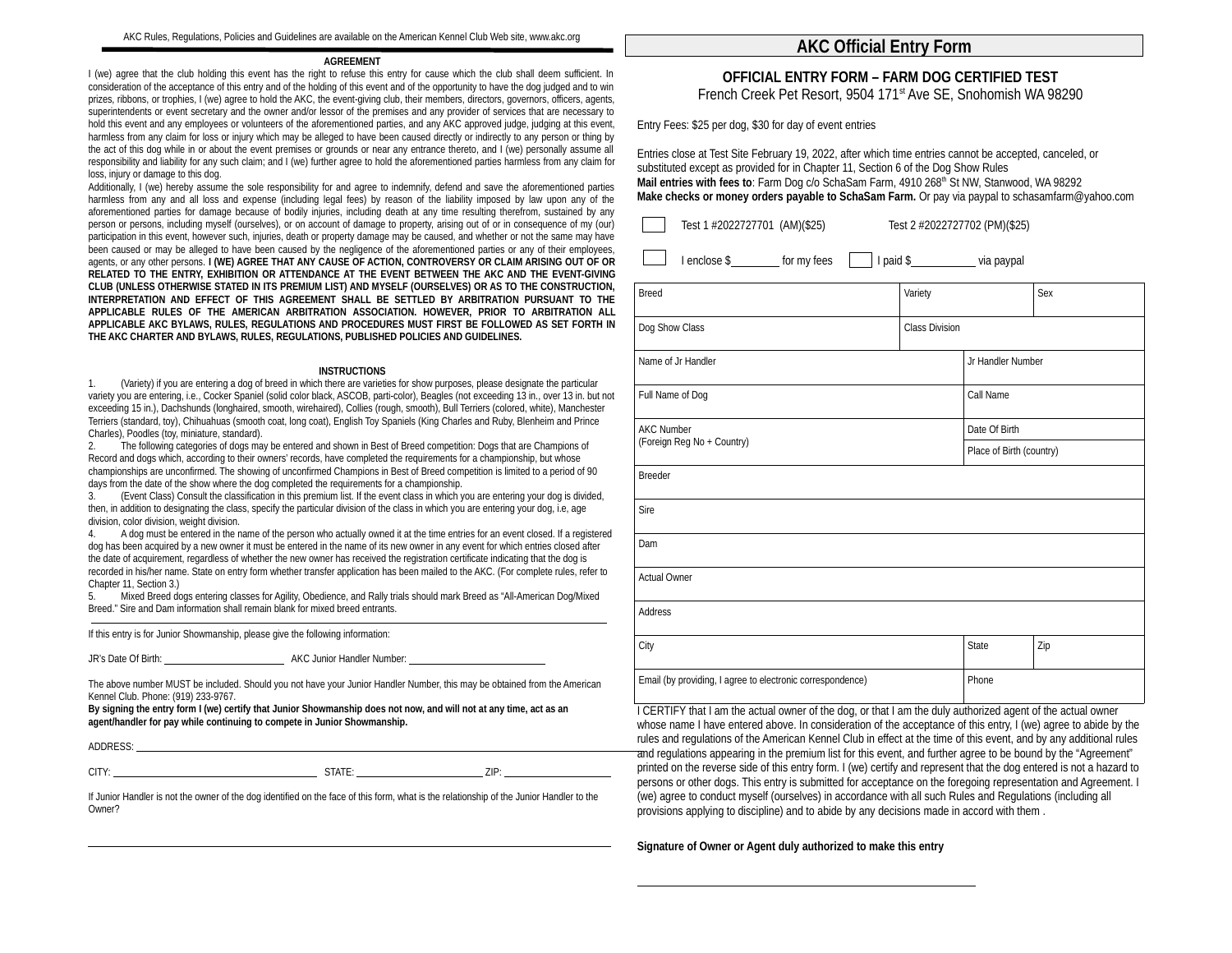(Each entry includes an AKC Event Service Fee of \$3.50 per entry)

First entry of a dog: \$25.00 Day of event entries: \$30.00

Mail entry forms and fees to:

Farm Dog c/o SchaSam Farm 4910 268<sup>th</sup> St. NW, Stanwood, WA 98292 Paypal address: schasamfarm@yahoo.com

Closing date for entries is Friday, February  $19<sup>th</sup>$ , 2021. Day of event entries will be accepted if space is available. No entry will be accepted without payment and signature.

It is the responsibility of the person submitting the entry form to ensure accuracy of data on the entry form. In the event of errors or cancellation, no refund will be given after the published closing date.

Make all checks and money orders payable to: SchaSam Farm. Trial Secretary assumes no responsibility for cash sent through the mail. NO ENTRY shall be made and no entry shall be accepted which specifies any conditions as to its acceptance. A fee of \$25 will be charged for any returned check. Illegible entries will not be processed and will be returned to the exhibitor. Returned checks do not constitute a valid entry.

Any entry sent via express mail or any other similar service must be sent "no signature required".

By providing an email address on the entry form, you agree to electronic correspondence for confirmation letter and judging program. If you would like your confirmation letter and judging program sent via US Postal Service, you may either not provide your email address on your entry or you may specifically request US Postal Service mail.

Entry fees shall not be refunded in the event that a dog is absent, disqualified, excused by the Veterinarian or Judge, or barred from competition by action of the Trial Committee. If because of riots, civil disturbances, or other acts beyond the control of the management it is impossible to open or complete the show, no refund of entry fee will be made.

**French Creek Pet Resort** accepts entries for AKC events in accordance with the latest Agreement, entry from instructions and Rules Applying to Dog Shows (Rules) of the American Kennel Club. From time to time, these are subject to change. In the event of a discrepancy in these entry form instructions, Agreement and rules versus the text within the entry from you sign and submit, the AKC Agreement entry form instructions and rules in effect at the time these entries close will take precedence.

**The safety of the dog is our primary concern.** By entering this trial, exhibitors acknowledge that they are familiar with the rules and regulations of this sport, and that their dogs are familiar with and able to perform all searches safely. It is expressly understood that exhibitors alone are responsible for the behavior of their dogs and/or children. Any exhibitor whose dogs and/or children create an unnecessary disturbance or repeatedly engage in unsafe or disruptive behavior may, at the discretion of the trial committee, be asked to leave the show site. In such case, no refund of any fees paid will be made. The American Kennel Club and its agents, employees, etc., will assume no responsibilities for any loss, damage or injury sustained by exhibitors or handlers, or to any of their dogs or property and further assumes no responsibility for injury to children. The American Kennel Club reserves the right to decline entries for cause and may remove any dog on account of aggression. No one shall have any recourse or claim against the American Kennel Club or any official thereof.

### **ENTRY FEES JUDGES AND ASSIGNMENTS**

Morning: #107931 Michael Vorkapich, PO Box 796, Sultan, WA 98294 Afternoon: #109119 Sam Lietz, 4910 268<sup>th</sup> St NW, Stanwood, WA 98292

## **GENERAL TEST REQUIREMENTS**

Non-competitive pass/fail evaluation of a dog's ability to exhibit self-control in a rural farm setting.

Open to all dogs at least 9 months of age that are individually registered with the AKC, recorded in the FSS program, dogs with PAL numbers, or dogs enrolled in the AKC Canine Partners Program. Females in season may not enter.

Safety is paramount. Farm site must be well maintained, with fences, gates and equipment in good working order. All livestock must be in good condition, provided with fresh water, clean housing, and confined to dog proof enclosures during the test evaluation.

The Judge must have at least one assistant to aid in administering the test.

Dogs must be on leash at all times while on farm site unless confined in a crate, kennel or vehicle. The leash shall be four to six feet in length.

Dog must wear a secure, well fitting flat collar during the test evaluation.

Handlers can use verbal cues, hand signals and praise provided it is not excessive in the opinion of the judge.

Dogs may attempt each test element no more than two times.

Dogs must pass all elements of the test and overall assessment during the same test to qualify.

Dogs must qualify under two different judges in order to qualify to be awarded the FDC suffix title

The judge may discontinue testing if he/she determines the dog is too fearful or under duress to perform the required elements.

The Judge may request the removal of any dog from the immediate test area at any time, if he/she determines the presence of the dog presents a risk to livestock, other dogs, or person on the farm.

**All exhibitors should obtain a copy of the Regulations for Farm Dog Certified Tests by downloading from the American Kennel Club Website.**